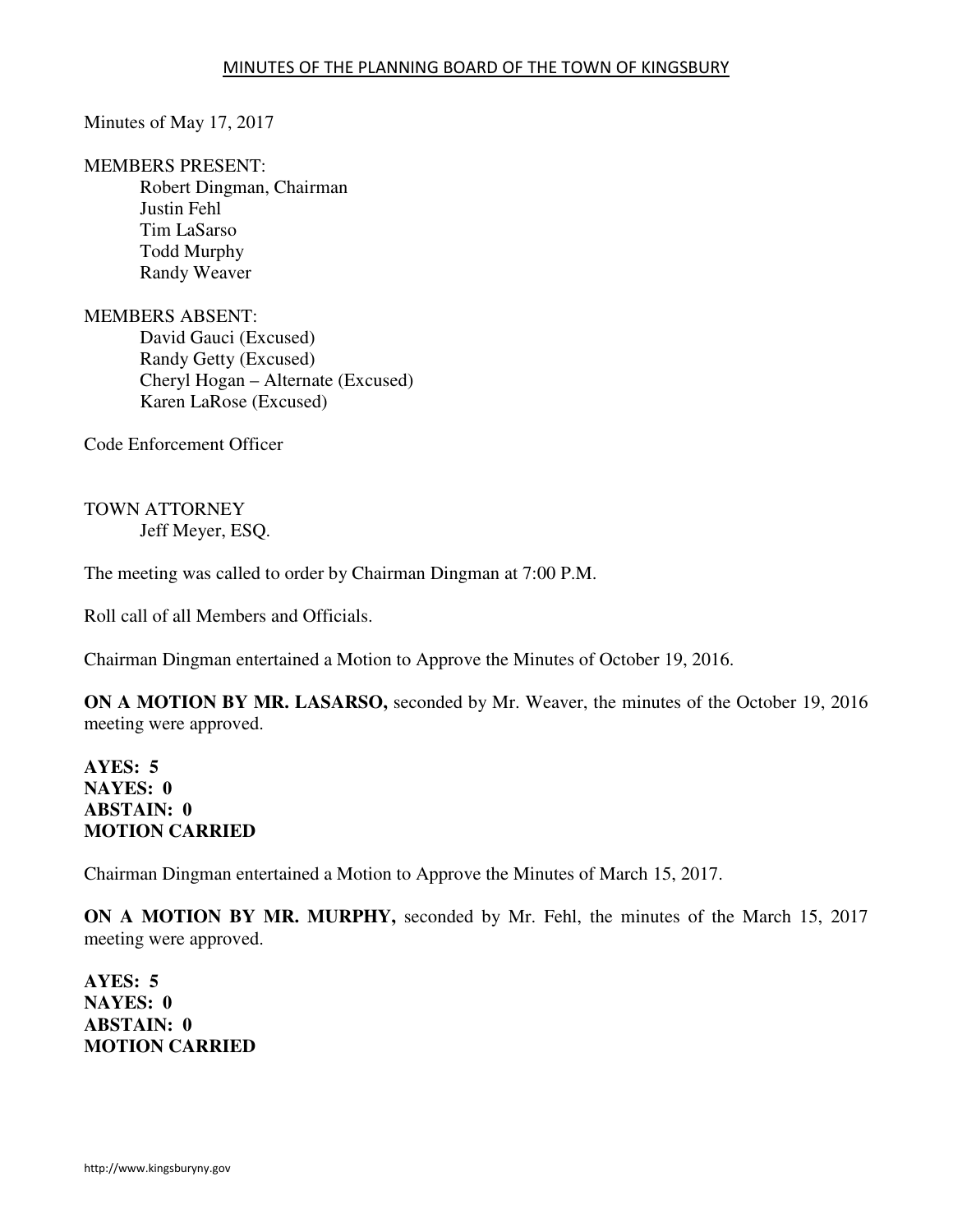## MINUTES OF THE PLANNING BOARD OF THE TOWN OF KINGSBURY

Planning Board Meeting May 17, 2017 Page 2 of 4

**1. STEWART'S SHOPS CORP.** owner of 3765 Burgoyne Avenue, Hudson Falls, NY, Town of Kingsbury and Tax Parcel ID 146.19-1-1.1, is seeking Site Plan Review for a redevelopment of Stewart's Shops Convenience Store at this location. Plans for proposal are available at Kingsbury Town Hall, 6 Michigan Street, Hudson Falls, New York during regular business hours.

Chairman Dingman introduced Steve Kinley, Real Estate Representative who would be representing Stewart's Shops Corp.

Chairman Dingman stated the Board is in receipt of the Storm Water Calculation to review. He stated Mr. Cortese and Attorney Meyer have seen the report. Mr. Cortese doesn't have any concerns at this time. If there is an issue of any kind or Mr. Cortese is uncomfortable he would have the Town Engineer review the Storm Water Calculation Report. Stewart's would be charged for this.

Mr. Kinley stated Storm Water Calculation Report is designed for a ten year plan.

Chairman Dingman questioned Mr. Kinley on the recommendation from Washington County Planning Board regarding an interconnection to Advance Auto's driveway that exits onto State Route 4.

Mr. Kinley stated he has spoken with Advanced Auto and at this point they are not comfortable with an interconnection driveway. Advanced Auto stated they do 5 and 10 year plans for their stores. They are planning on doing one within the next year or so. At that point they will look at it and may reconsider it.

Chairman Dingman stated it is Advanced Auto that is not willing to move forward with the interconnection at this time.

Chairman Dingman stated there were issues with the setbacks when Mr. Kinley gave preliminary presentation of this project at the March 15, 2017 meeting. This Board sent him to the Zoning Board of Appeals for the request variances he would need.

Mr. Kinley stated they are reducing the original proposed 3,696 square foot to 3,336 square foot. By reducing the size of the building this allowed for Stewart's to ask for 67' relief on state Route 4 and 12' relief in the back of the store. For the Green space they were asking for a 12% relief. The Green space will go from 25% down to 13%.

Mr. Kinley stated the variances were approved at the April 27, 2017 Town of Kingsbury Zoning Board of Appeals meeting.

Discussion ensued among the Board with questions addressed by the Applicant's Representative

Chairman Dingman opened the Public Hearing.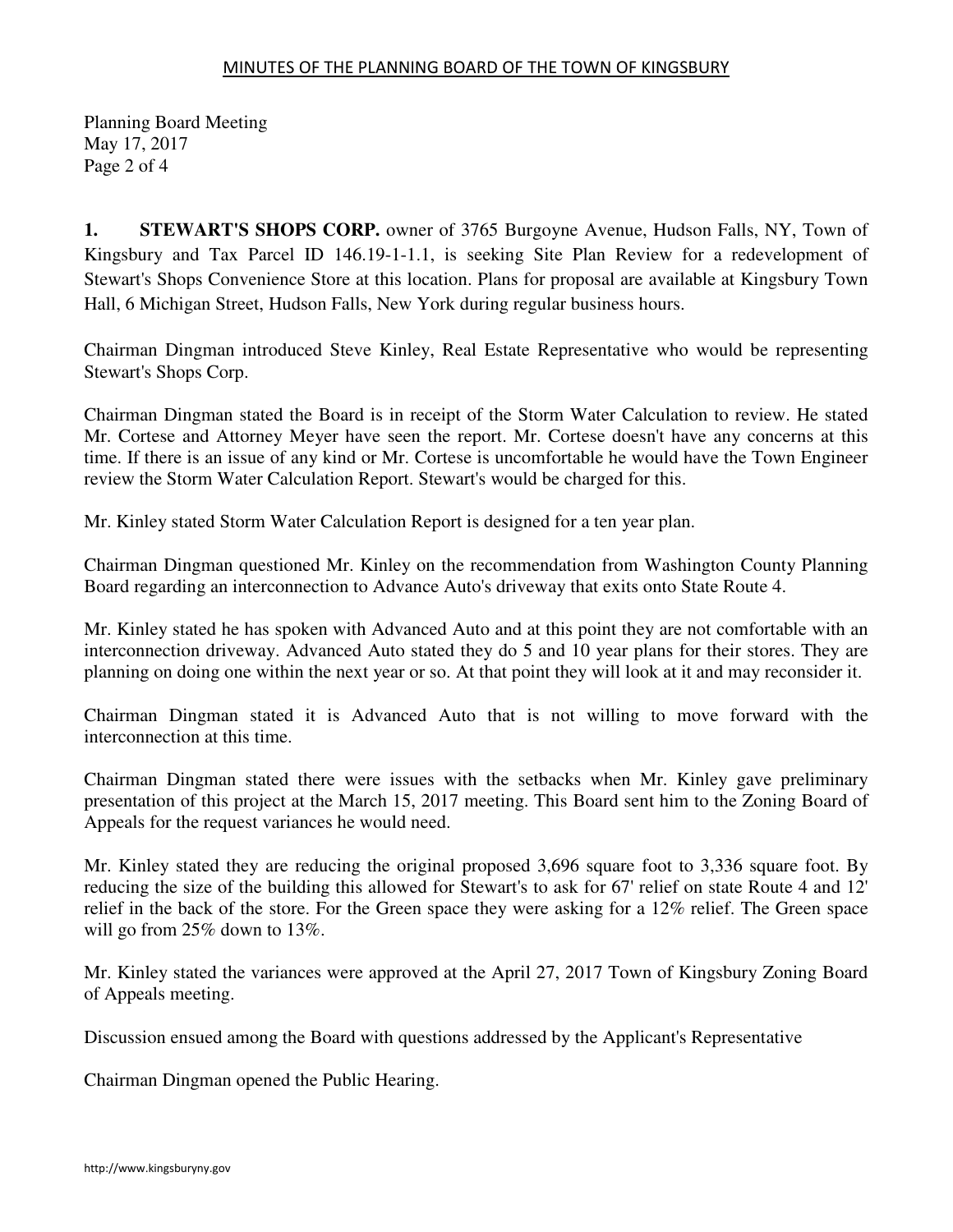## MINUTES OF THE PLANNING BOARD OF THE TOWN OF KINGSBURY

Planning Board Meeting May 17, 2017 Page 3 of 4

There being no comments from the public, Chairman Dingman close the public hearing.

**ON A MOTION BY MR. LASARSO**, and seconded by Mr. Weaver the Kingsbury Planning Board declares lead agency status and having reviewed the short form SEQRA submission and having taken a hard look at the potential environmental impacts finds that there are no potential negative environmental impacts anticipated from this project and the Board issued a negative declaration on the project.

## **Resolution No. 1 of May 2017**

**SITE PLAN REVIEW—**Stewart's Shops Corp., owner of Tax Map # 146.19-1-1.1, commonly known as 3765 Burgoyne Avenue, is seeking site plan approval for the redevelopment of Stewart's Shops convenience store at this location. This action is pursuant to Section 280-23G of the Code of the Town of Kingsbury.

**ON A MOTION BY** Mr. Weaver, seconded by Mr. Murphy based on all of the evidence and materials submitted by the Applicant and the representations made at the meeting, and the Washington County Planning Board deeming the matter a matter of local concern, the Application is hereby approved subject to the following conditions:

- 1. The Stormwater Management Plan be reviewed and approved by the Code Enforcement Officer, and/or Town Engineer, at the Applicant's expense prior to any construction or ground disturbance.
- 2. The Applicant shall submit copies of all NYS Department of Transportation approvals for highway access prior to any construction or ground disturbance.
- 3. Applicant shall remove snow and ice from the premises to prevent large snow banks and ensure visibility for ingress and egress.

AYES: 5 NAYS: 0 ABSENT: 2

Jolene Caruso, 90 Casey Road, Kingsbury read the attached letter to the Planning Board with concerns regarding subdivision approval on Casey Road.

Chairman Dingman stated he does understand the Caruso's dilemma. He did go to the property the first time Mr. Caruso called. The Board is limited to what they can do.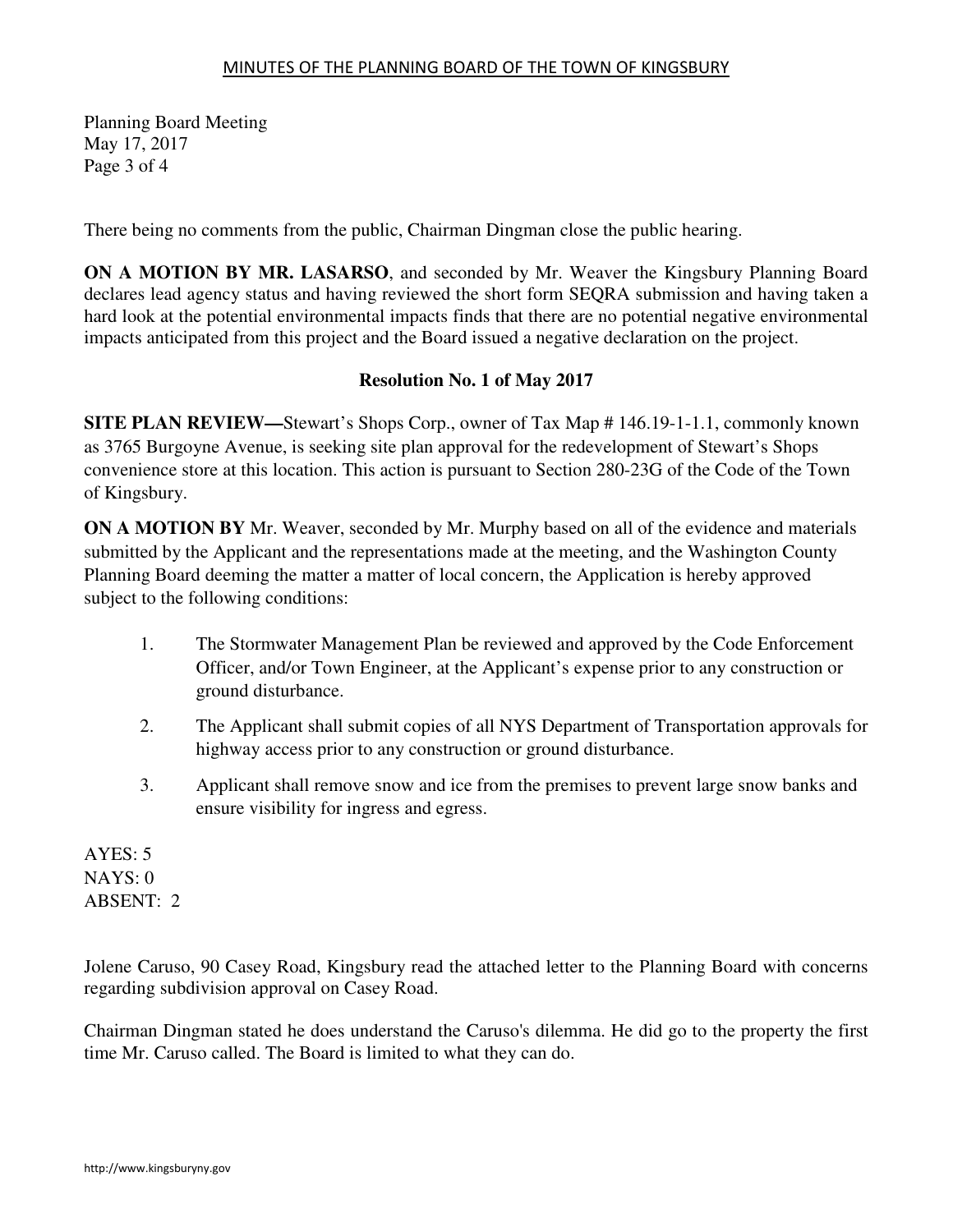## MINUTES OF THE PLANNING BOARD OF THE TOWN OF KINGSBURY

Planning Board Meeting May 17, 2017 Page 4 of 4

**ON A MOTION BY MR. FEHL**, seconded by Mr. Murphy all in favor, the meeting was adjourned at 7:50 P.M.

Michelle Radliff Secretary